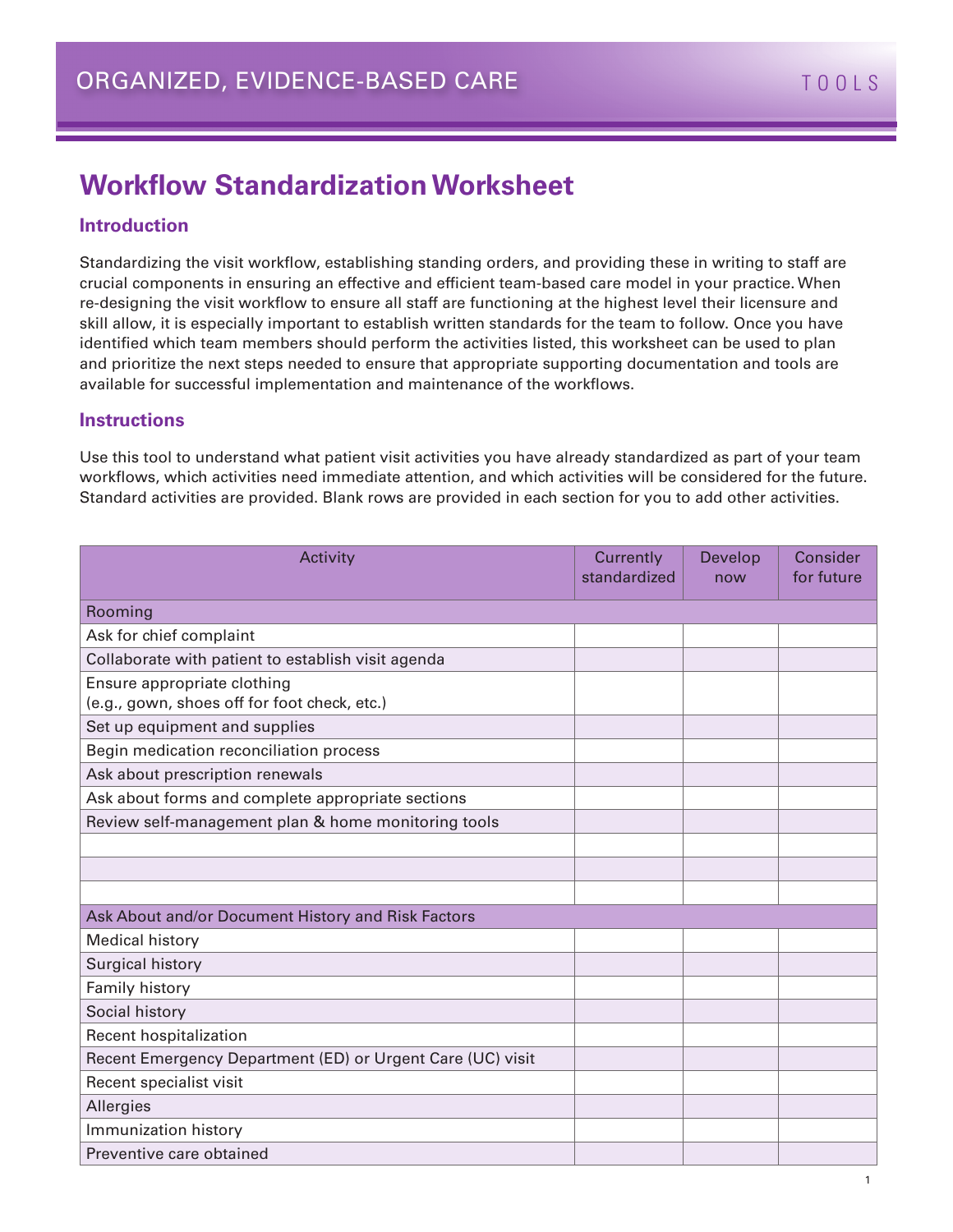## ORGANIZED, EVIDENCE-BASED CARE TOOLS

| Activity                                    | Currently<br>standardized | Develop<br>now | Consider<br>for future |
|---------------------------------------------|---------------------------|----------------|------------------------|
| Chronic care services obtained              |                           |                |                        |
| Tobacco use history                         |                           |                |                        |
| ETOH or substance abuse history             |                           |                |                        |
| Depression screening (e.g., PHQ-2 or PHQ-9) |                           |                |                        |
|                                             |                           |                |                        |
|                                             |                           |                |                        |
|                                             |                           |                |                        |
| Vital Signs and Other Measurements          |                           |                |                        |
| Blood pressure (BP)                         |                           |                |                        |
| <b>Orthostatic BPs</b>                      |                           |                |                        |
| Temperature, pulse, respirations            |                           |                |                        |
| Height (or length), weight, BMI             |                           |                |                        |
| Head circumference                          |                           |                |                        |
| Vision and hearing screening                |                           |                |                        |
| Pain scale                                  |                           |                |                        |
| Last Menstrual Period(LMP)                  |                           |                |                        |
| Oxygen saturation                           |                           |                |                        |
| Peak flow                                   |                           |                |                        |
| Electrocardiogram (ECG)                     |                           |                |                        |
| Spirometry                                  |                           |                |                        |
| Diabetic monofilament exam                  |                           |                |                        |
|                                             |                           |                |                        |
|                                             |                           |                |                        |
|                                             |                           |                |                        |
| <b>Lab Tests</b>                            |                           |                |                        |
| Point of Care (POC in-house) Lab Testing    |                           |                |                        |
| Urine pregnancy test                        |                           |                |                        |
| Urine dipstick or microalbumin              |                           |                |                        |
| Random glucose                              |                           |                |                        |
| HbA1C                                       |                           |                |                        |
| Rapid strep                                 |                           |                |                        |
| Hematocrit                                  |                           |                |                        |
| Rapid influenza                             |                           |                |                        |
| <b>INR</b>                                  |                           |                |                        |
| Fecal Occult Blood Testing (FOBT)cards      |                           |                |                        |
|                                             |                           |                |                        |
|                                             |                           |                |                        |
|                                             |                           |                |                        |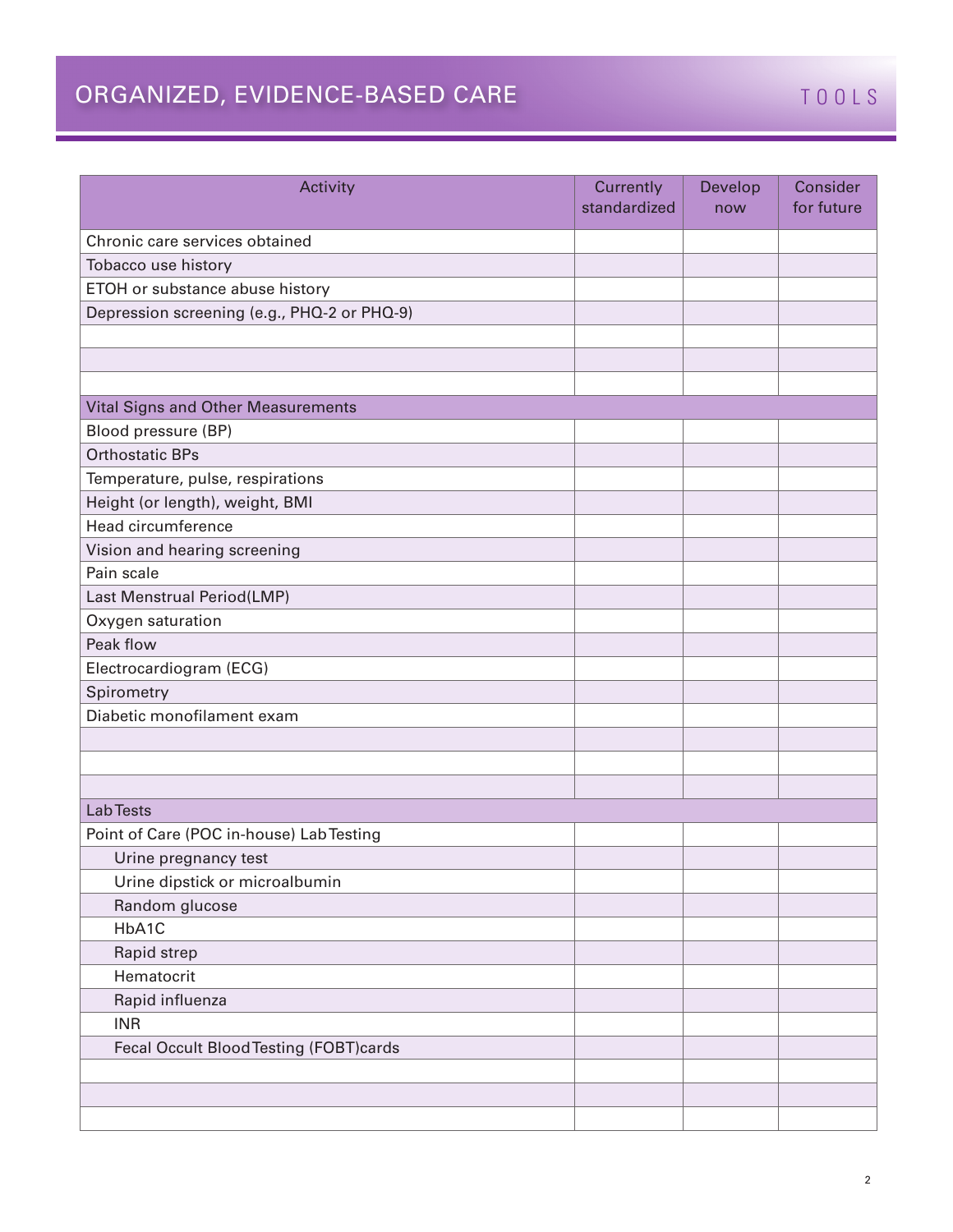# ORGANIZED, EVIDENCE-BASED CARE TOOLS

| Activity                                | Currently<br>standardized | Develop<br>now | Consider<br>for future |
|-----------------------------------------|---------------------------|----------------|------------------------|
| POS (vendor) Lab Testing                |                           |                |                        |
| Lead                                    |                           |                |                        |
| HbA1C                                   |                           |                |                        |
| Urine microalbumin                      |                           |                |                        |
| LDL, HDL, cholesterol, triglycerides    |                           |                |                        |
| <b>Basic Metabolic Panel (BMP)</b>      |                           |                |                        |
| STD screening                           |                           |                |                        |
| Hold for urine culture                  |                           |                |                        |
| Throat culture                          |                           |                |                        |
|                                         |                           |                |                        |
|                                         |                           |                |                        |
|                                         |                           |                |                        |
| <b>Immunizations and Other Services</b> |                           |                |                        |
| Immunizations                           |                           |                |                        |
| Influenza                               |                           |                |                        |
| Pneumococcal                            |                           |                |                        |
| <b>HPV</b>                              |                           |                |                        |
| <b>Hepatitis B</b>                      |                           |                |                        |
| Tetanus/pertussis                       |                           |                |                        |
| Zoster                                  |                           |                |                        |
|                                         |                           |                |                        |
|                                         |                           |                |                        |
|                                         |                           |                |                        |
| <b>Other Services</b>                   |                           |                |                        |
| PPD placement (Tuberculosis Testing)    |                           |                |                        |
| Fluoride varnish treatments in children |                           |                |                        |
| After visit summary review              |                           |                |                        |
| Self-management goal setting            |                           |                |                        |
| Standardized educational materials      |                           |                |                        |
|                                         |                           |                |                        |
|                                         |                           |                |                        |
|                                         |                           |                |                        |
|                                         |                           |                |                        |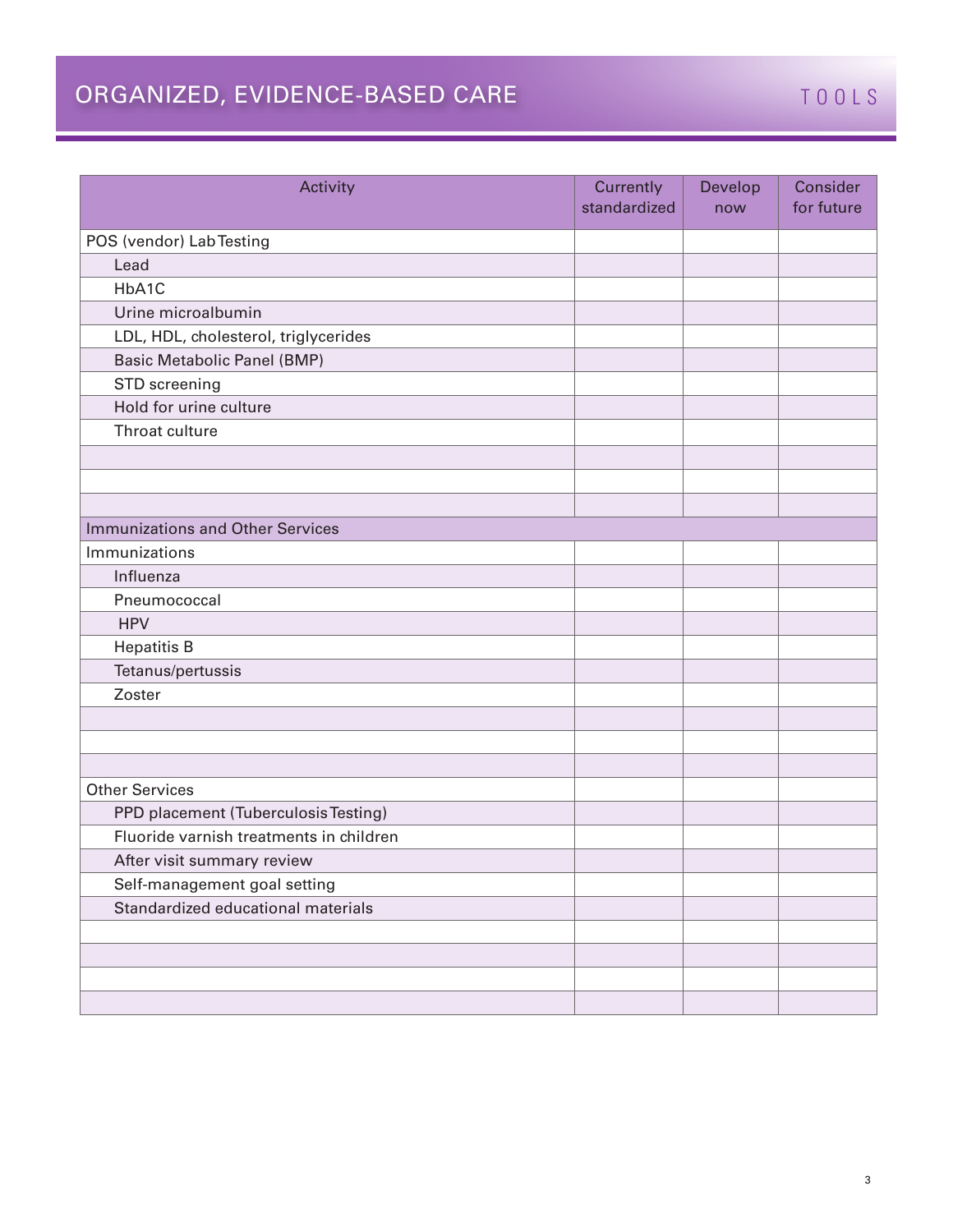# ORGANIZED, EVIDENCE-BASED CARE TOOLS

| Activity                      | Currently<br>standardized | Develop<br>now | Consider<br>for future |
|-------------------------------|---------------------------|----------------|------------------------|
| <b>Referral Initiation</b>    |                           |                |                        |
| <b>Preventive Care</b>        |                           |                |                        |
| Mammography                   |                           |                |                        |
| Colonoscopy                   |                           |                |                        |
| Gyn                           |                           |                |                        |
| Routine prenatal              |                           |                |                        |
| Optometry                     |                           |                |                        |
| Dexascan (DXA, Osteoporosis)  |                           |                |                        |
|                               |                           |                |                        |
|                               |                           |                |                        |
|                               |                           |                |                        |
| <b>Chronic Care</b>           |                           |                |                        |
| DM annual ophthalmology       |                           |                |                        |
| DM podiatry                   |                           |                |                        |
| DM endocrinologist            |                           |                |                        |
| Established referral renewals |                           |                |                        |
|                               |                           |                |                        |
|                               |                           |                |                        |
|                               |                           |                |                        |